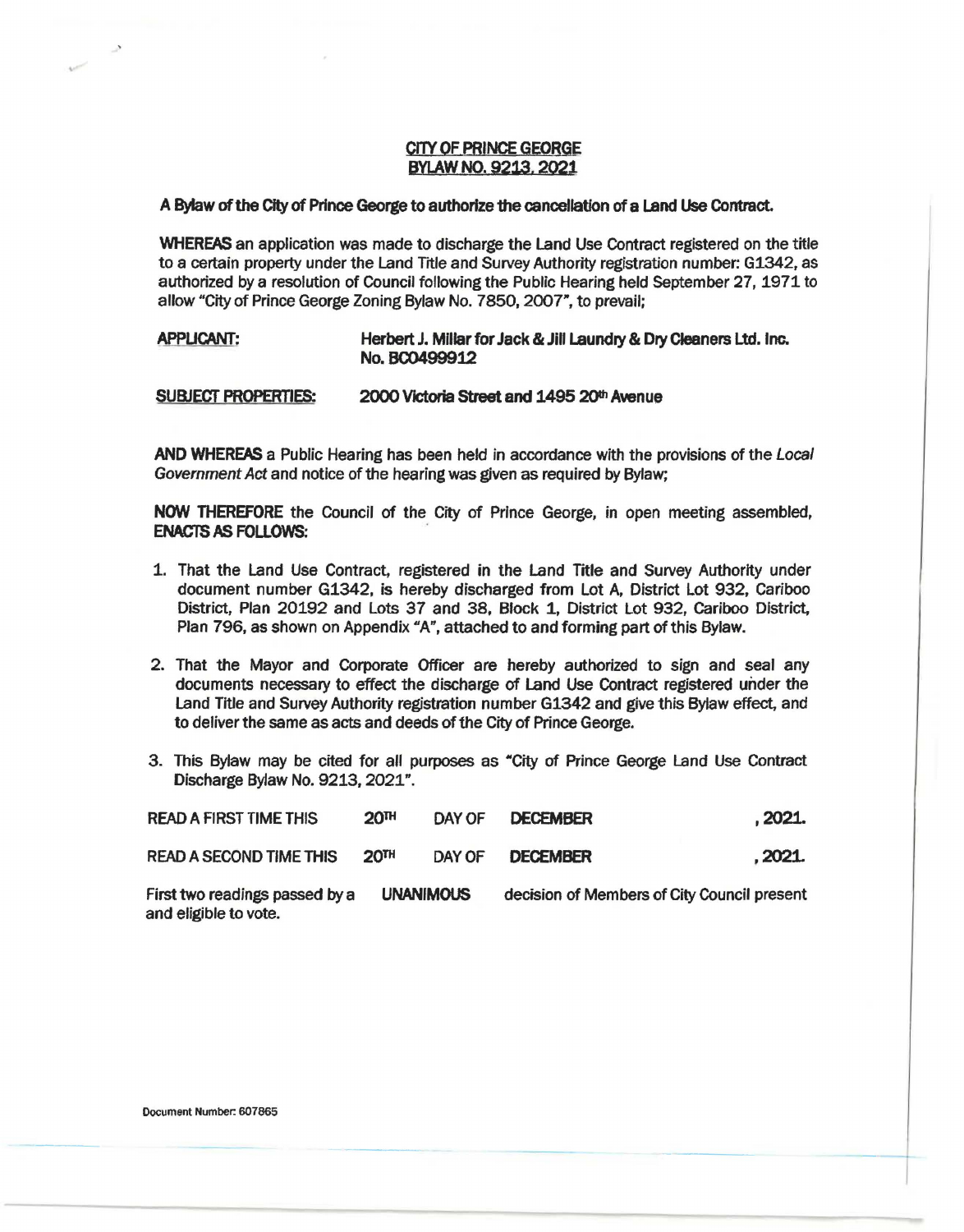Bylaw No. 9213, 2021 2012

READ A THIRD TIME THIS 7<sup>TH</sup> DAY OF FEBRUARY 1997 2022.

Third reading passed by a and eligible to vote. **UNANIMOUS** decision of Members of City Council present

Certified correct as passed third reading this **8™** DAY OF **FEBRUARY ,2022.** 

 $M·Q$ <sub> $CORPORTE$ </sub> THE CITY OF PRINCE GEORGE

APPROVED BY THE MINISTER OF TRANSPORTATION AND INFRASTRUCTURE PURSUANT TO THE PROVISIONS OF SECTION 546(4) OF THE LOCAL GOVERNMENT ACT.

for MINISTER OF TRANSPORTATION AND INFRASTRUCTURE

ADOPTED THIS  $28<sup>TH</sup>$  DAY OF BY A UNANIMOUS PRESENT AND ELIGIBLE TO VOTE.

 $MARCH$ , 2022, DECISION OF ALL MEMBERS OF CITY COUNCIL

NATOR<sup>200</sup>

CORPORATE OFFICER

THIS  $10<sup>th</sup>$  DAY OF MARCH, 2022.